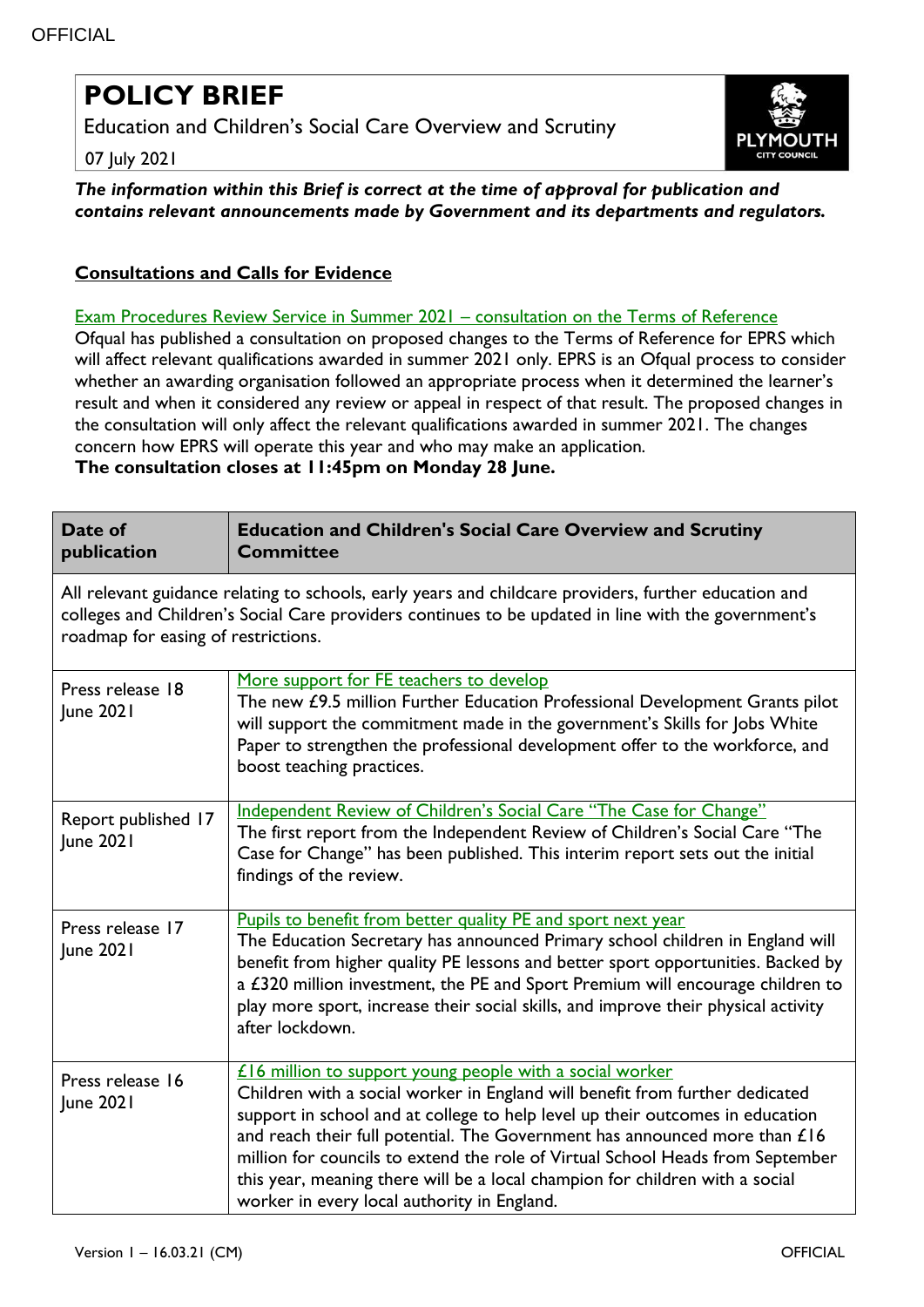| Press release 16<br>June 2021             | <b>Education Secretary set improving pupil outcomes as top priority</b><br>Gavin Williamson spoke at the Festival of Education outlining how the<br>Government will level up opportunities for young people, through strong multi-<br>academy trusts, high-quality teacher training, good behaviour management and<br>investment to help pupils catch-up.                                                                                                                                                                                                                                                                                                                                                                                                                                                                                                                                                             |
|-------------------------------------------|-----------------------------------------------------------------------------------------------------------------------------------------------------------------------------------------------------------------------------------------------------------------------------------------------------------------------------------------------------------------------------------------------------------------------------------------------------------------------------------------------------------------------------------------------------------------------------------------------------------------------------------------------------------------------------------------------------------------------------------------------------------------------------------------------------------------------------------------------------------------------------------------------------------------------|
| Guidance updated<br>15 June 2021          | Teaching about mental wellbeing<br>Practical materials for primary and secondary schools to use to train staff about<br>teaching mental wellbeing. Added guidance to support relationships, sex and<br>health education curriculum planning, as part of education recovery.                                                                                                                                                                                                                                                                                                                                                                                                                                                                                                                                                                                                                                           |
| Press release 13<br>June 2021             | £3.4 million to expand The Duke of Edinburgh's Award in schools<br>Department for Education investment will support pupils in deprived schools in<br>England to take part in volunteering and extra-curricular learning. The<br>investment is part of the Government's levelling up agenda to ensure all pupils<br>have fair and equal access to high-quality enrichment activities, alongside a $£14.4$<br>billion increase in school funding over three years. The funding will cover the<br>next three academic years to reach many thousands more young people aged 14<br>to 24, adding to the work in train to extend The Duke's legacy after his death in<br>April.                                                                                                                                                                                                                                             |
| Policy Paper<br>Published 11 June<br>2021 | <b>Education recovery support</b><br>A list of resources to help early years settings, schools and 16 to 19 education<br>providers support children and young people's wellbeing and education<br>recovery. This includes the recovery package announced in June 2021 as well as<br>existing programmes announced in June 2020 and February 2021. There are<br>programmes and activities for pupils and students of all ages, including with<br>consideration to disadvantaged pupils and students and those with SEND.                                                                                                                                                                                                                                                                                                                                                                                               |
| Press release 10<br>June 2021             | More support for schools and colleges to tackle sexual abuse<br>Teachers and school leaders will be better supported to recognise sexual<br>harassment and abuse and teach confidently about issues of consent, online<br>pornography and healthy relationships. School and college leaders will be<br>encouraged to dedicate inset day time to help train staff on how to deal with<br>sexual abuse and harassment among pupils and how to deliver the<br>Government's new compulsory Relationships, Sex and Health Education<br>curriculum (RSHE).<br>The measures come as Ofsted publishes the findings from its thematic review<br>into sexual abuse in education, commissioned by the Education Secretary in<br>March following testimonies posted on the Everyone's Invited website which<br>highlighted cases of sexual abuse and harassment of children and young people,<br>including in education settings. |
| Press release 10<br>June 2021             | COP26 launches environment education packs for UK schools and students<br>Schools across the UK are being encouraged to start a conversation on climate<br>change with their students, ahead of the UK hosting global climate summit<br>COP26 later this year, as the Together for Our Planet Schools Pack launches.<br>The pack, which is hosted on the COP26 website and sent to UK schools, is<br>designed to engage students on climate action, encourage conversations about<br>tackling climate change, and help students learn more about the COP26 summit<br>in Glasgow this year. This will include a guide for running a green assembly,                                                                                                                                                                                                                                                                    |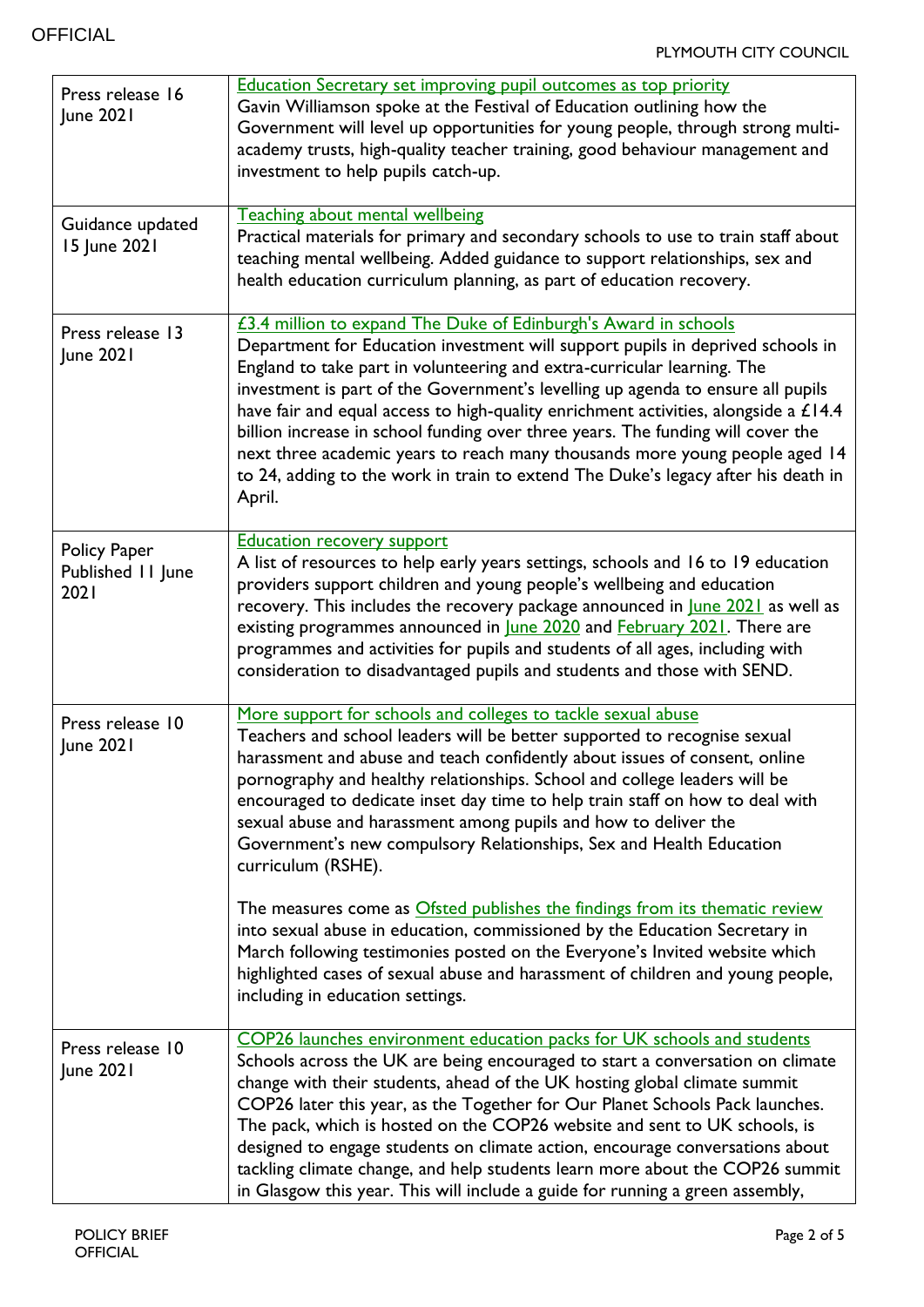|                               | along with ideas like a 'walk to school' week and resources that have been<br>created by the likes of WWF and TED Talks to support schools.                                                                                                                                                                                                                                                                                                                                                                                                                                                                                                                                                                                                                                                             |
|-------------------------------|---------------------------------------------------------------------------------------------------------------------------------------------------------------------------------------------------------------------------------------------------------------------------------------------------------------------------------------------------------------------------------------------------------------------------------------------------------------------------------------------------------------------------------------------------------------------------------------------------------------------------------------------------------------------------------------------------------------------------------------------------------------------------------------------------------|
| Press release 08<br>June 2021 | New education award empowers young people to tackle plastic pollution<br>The Environment Agency has joined forces with national school network<br>Partners in Excellence to launch a plastic pollution-focused award for young<br>people. Key Stage 3 and 4 students from Partners in Excellence (PiXL) member<br>schools can sign up for the 'Green Edge Award' programme from September<br>and undertake one of three award levels - Apprentice, Pioneer and Graduate.<br>The award is centred around character development with each award level<br>focussing on 5 attributes - leadership, organisation, resilience, initiative and<br>communication. Students will be encouraged to demonstrate these skills<br>through a series of activities, including plastic waste surveys, organising litter |
| Press release 21 May<br>2021  | picks and setting up repair cafes.<br>Department for Education announced a further £8 million as part of the AP<br>Transition Fund for 2021/22<br>Young people in Alternative Provision (AP) at risk of unemployment or<br>dropping out of education at age 16 are set to receive further mentoring,<br>pastoral support and careers guidance under Government plans to level up<br>opportunity for all young people and build back better.                                                                                                                                                                                                                                                                                                                                                             |
|                               | The money – up to $£750$ per pupil – will help AP settings pay for one-to-one<br>support such as mentors or specialist transition coaches to help young people<br>make decisions about their options after they finish school, helping guide them<br>into further education, post-16 training routes or directly into employment.                                                                                                                                                                                                                                                                                                                                                                                                                                                                       |
| News story 21 May<br>2021     | Multimillion-pound investment to inspire children to walk to school<br>A green initiative aimed at encouraging hundreds of thousands of children to<br>walk to school has received £2.1 million in government support. The funding will<br>help walking charity Living Streets extend its Walk to School Outreach<br>programme to more than 1,000 primary schools across the country.<br>The initiative, which has been running with Department for Transport (DfT)<br>support since 2017, aims to promote the health and environmental benefits of<br>walking to school for children aged 5 to 11 and their families. It plays an integral<br>role in the government's ambition to ensure more than half of children aged 5<br>to 10 are walking to school by 2025.                                    |
| Press release 19 May<br>2021  | More support for local areas to drive up school standards<br>Plymouth is to be one of four areas to benefit from $£10$ million for intensive<br>support to increase proportion of pupils in Good or Outstanding schools and<br>where there is high potential for rapid improvement. The other areas are<br>Ashfield & Mansfield, South Sefton & North Liverpool, and North Durham &<br>City.                                                                                                                                                                                                                                                                                                                                                                                                            |
|                               | The investment will help local schools join strong trusts and drive up standards<br>with the support of experienced school and trust leaders. Up to half of the £10<br>million funding for the four areas receiving intensive support will be channelled<br>through the Trust Capacity Fund, which opens for applications today from trusts<br>looking to support more schools in those areas and across the country.                                                                                                                                                                                                                                                                                                                                                                                   |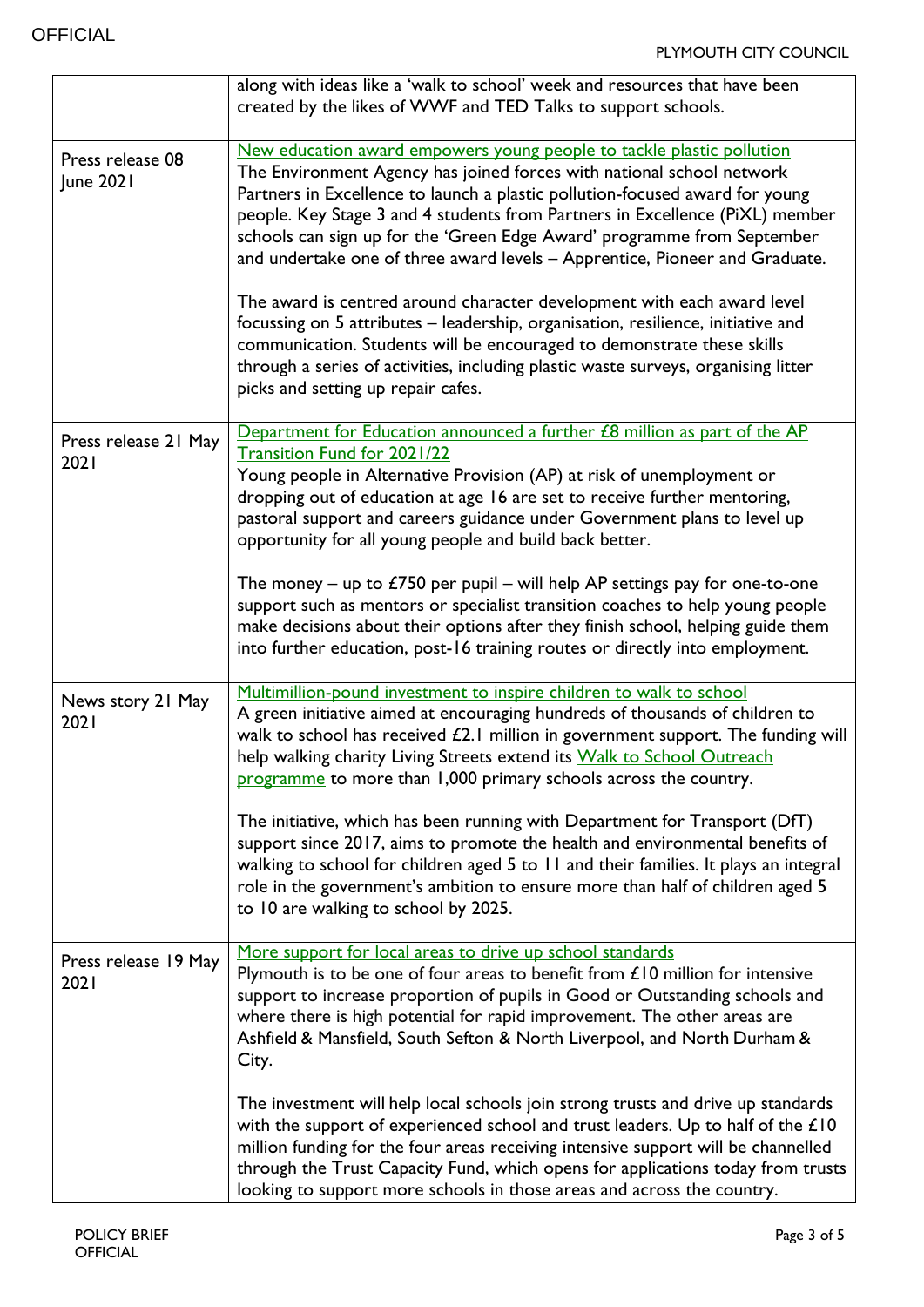|                      | New legislation to help transform opportunities for all                               |
|----------------------|---------------------------------------------------------------------------------------|
| Press release 18 May | The Skills and post-16 Education Bill has been introduced in Parliament,              |
| 2021                 | underpinning the government's skills and training revolution. The key measures        |
|                      | introduced in the Bill are:                                                           |
|                      | Embedding employers in the heart of the skills system, by making it a                 |
|                      |                                                                                       |
|                      | legal requirement that employers and colleges collaborate to develop                  |
|                      | skills plans so that the training on offer meets the need of local areas,             |
|                      | and so people no longer have to leave their home-towns to find great                  |
|                      | jobs.                                                                                 |
|                      | Supporting the transformation of the current student loans system which               |
|                      | will give every adult access to a flexible loan for higher-level education            |
|                      | and training at university or college, useable at any point in their lives.           |
|                      | Introducing new powers to intervene when colleges are failing to deliver<br>$\bullet$ |
|                      |                                                                                       |
|                      | good outcomes for the communities they serve, and to direct structural                |
|                      | change where needed to ensure colleges improve.                                       |
|                      |                                                                                       |
|                      | A range of policies are already in place to deliver the Prime Minister's Lifetime     |
|                      | Skills Guarantee, as set out by the Prime Minister last year. A new fund has been     |
|                      | launched to future proof post-16 provision with a £83 million Post-16 Capacity        |
|                      | fund. Providers are invited to bid for a share of the fund, which will support        |
|                      | projects to create more space for areas where there is due to be a demographic        |
|                      | increase in 16-19 year olds in the 2022/23 academic year.                             |
|                      |                                                                                       |
| Press release 14 May | Safeguarding system needs to tackle "stubborn challenges"                             |
| 2021                 | The Child Safeguarding Practice Review Panel has published its Annual Report          |
|                      | for 2020. The independent expert panel reviews serious child safeguarding cases       |
|                      | - when a child dies or suffers serious harm, and abuse or neglect is known or         |
|                      | suspected. The report identifies 6 cross-cutting practice themes for safeguarding     |
|                      | partners to make a difference in reducing serious harm and preventing child           |
|                      | deaths in the context of abuse or neglect. These themes are supported by a            |
|                      | bank of case studies that encapsulate key learning from case reviews.                 |
|                      | • Understanding what the child's daily life is like                                   |
|                      | Working with families where their engagement is reluctant and sporadic                |
|                      |                                                                                       |
|                      | Critical thinking and challenge                                                       |
|                      | Responding to changing risk and need                                                  |
|                      | Sharing information in a timely and appropriate way<br>$\bullet$                      |
|                      | Organisational leadership and culture for good outcomes.                              |
|                      |                                                                                       |
|                      | Every school with Reception class offered early language training                     |
| Press release 13 May | Every school in England with a Reception class is to be offered expert training in    |
| 2021                 | early language and communication. The £8 million expansion was announced by           |
|                      |                                                                                       |
|                      | the Prime Minister in February as part of the new $£700$ million package to tackle    |
|                      | lost learning, following the original £9 million investment as part of the National   |
|                      | Tutoring Programme in June 2020. The expansion for the 2021-22 schools year           |
|                      | will be managed and delivered by the Nuffield Foundation on the Government's          |
|                      | behalf, supported again by the University of Oxford and Oxford University             |
|                      | Press.                                                                                |
|                      |                                                                                       |
| Press release 29     | New law to make school uniform costs affordable for all                               |
| April 2021           | A new law will require schools to follow Government statutory guidance on             |
|                      | school uniform costs. The Act, which received Royal Assent on 29 April 2021,          |